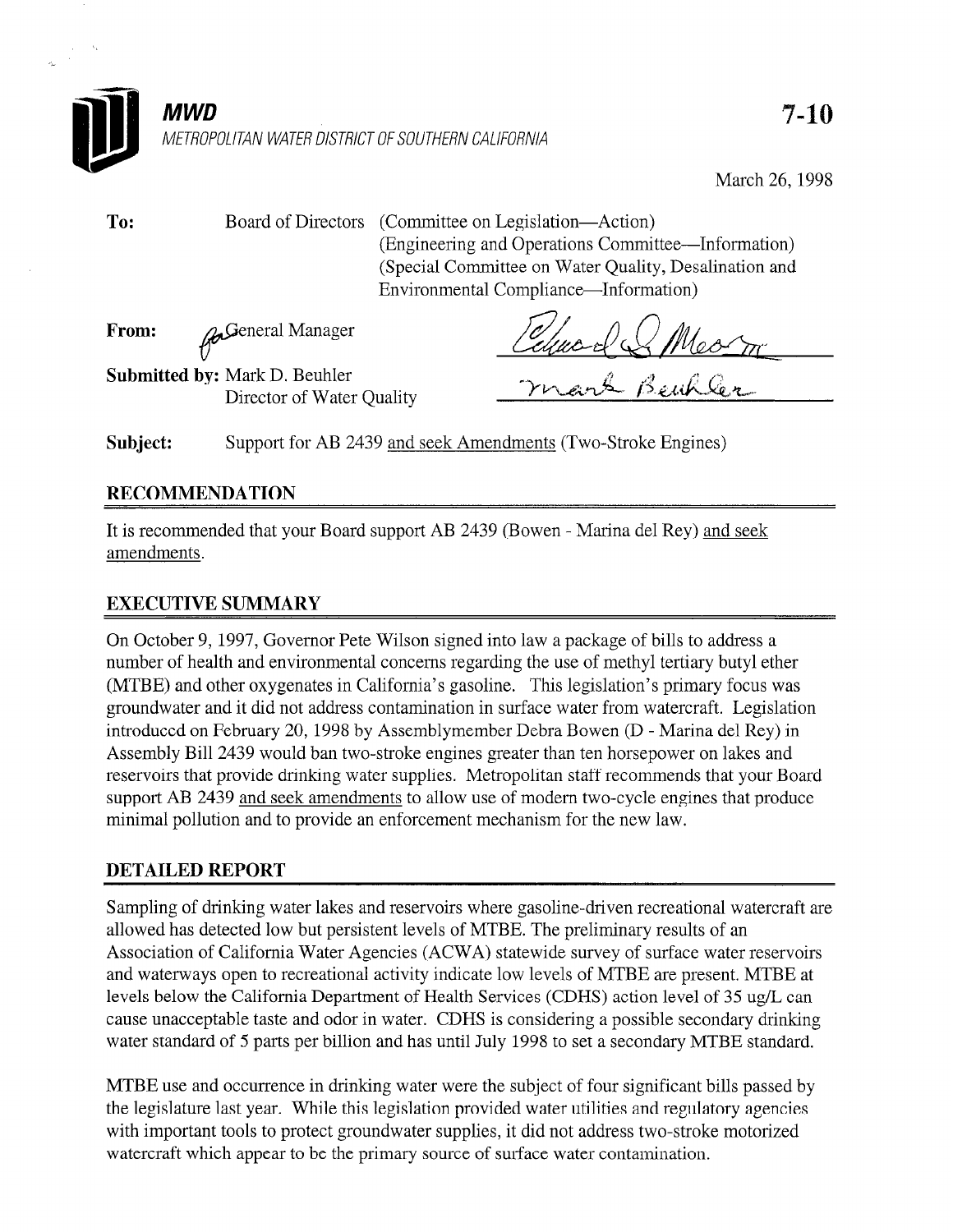r. Board of Directors -2- March 26, 1998

East Bay Municipal Utility District's (EBMUD) Board of Directors will ban all gas-powered boats from San Pablo Reservoir by the year 2002 to avoid MTBE contamination. In addition, EBMUD has committed \$500,000 to change out engines in district watercraft and those operated by vendors at the reservoirs. In a decision to impose a "zero-emissions" policy at the Los Vaqueros Reservoir, Contra Costa Water District has also banned all recreational activities. Santa Clara Valley Water District's Board of Directors is also considering a ban or restriction of MTBE use on its reservoirs.

In 1996, the United States Environmental Protection Agency (USEPA) promulgated a rule requiring marine engine hydrocarbon emission reductions of 75 percent by 2006. To adhere to this new rule, manufacturers have introduced improved four-stroke designs and designs that would replace conventional two-stoke engines with a dramatically emission-improved direct injection two-stroke engine. Design elements of traditional two-stroke marine engines are responsible for inefficiencies in fuel combustion, higher fuel operating costs and higher emission rates than four-stroke and direct injection two-stroke engines.

Your Board adopted Metropolitan's existing Source Water Quality Protection policy principles on November 10, 1992, June 14, 1994, and January 10, 1995. The following additional policy principle was developed and adopted at the February 1998 Board Meeting:

Support legislation that provides for the necessary controls on motorized recreational watercraft and fueling operations that may contribute to surface water contamination by MTBE and other gasoline additives.

AB 2439 (Bowen) would make it unlawful for any person to discharge unburned fuel and oil by the operation of watercraft propelled by a two-stroke engine with a power rating of greater than ten horsepower into any lake or reservoir that serves as a domestic water supply. Currently, there are no legislative restrictions on motorcraft used on drinking water reservoirs. Under the bill, use of two-stroke engines by both recreationalists and operating agencies would be prohibited at all Metropolitan-owned and operated facilities, including Lake Skinner and Eastside Reservoir, as well as all State Water Project reservoirs operated by the State's Department of Water Resources.

This bill, in its current form, does not recognize important developments in two-stroke engine technology. Direct injection two-stroke technology significantly reduces hydrocarbon emissions from outboard and personal watercraft. At higher horsepower, the new direct injection twostroke engines may produce operating efficiencies and performance improvements that exceed the performance of four-stroke engines. Additionally, AB 2439 does not identify any specific enforcement mechanism for the new law.

Metropolitan staff recommends that your Board support AB 2439 and seek amendments to distinguish between the old two-stroke engines and direct injection two-stroke engines and to establish appropriate mechanisms for enforcement of the law.

EGD/ac

Attachment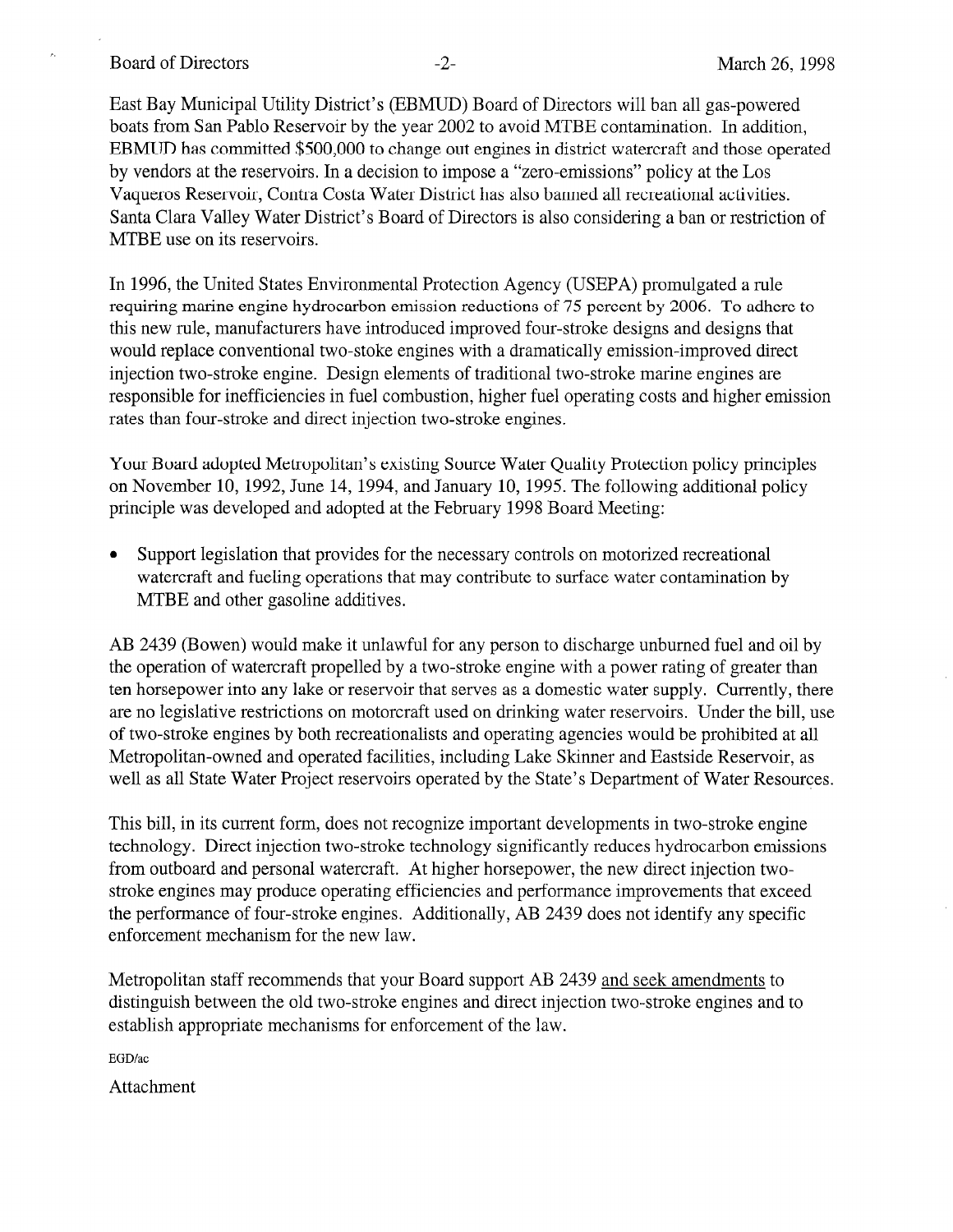Attachment to 7- 10 Water Quality Division March 26. 1998

CALIFORNIA LEGISLATURE-1997-98 REGULAR SESSION

ASSEMBLY BILL No. 2439

#### Introduced by Assembly Member Bowen

February 20, 1998

An act to add Section 12974 to the Water Code, relating to water supplies.

LEGISLATIVE COUNSEL'S DIGEST

EDISENTRE CONSERVANCE?<br>AB 2439, as introduced, Bowen. When supplies: AB 2439,<br>discharges.

Exisring law permits water agencies, as defined, to existing law permits watch agencies, as defined, to construct and operate recreational racified appurtenant to any lands, dams, reservoirs, facilities, or works owned or operated by the agency.  $T$  and  $T$  is uncertainty.

 $\mu$  inis bill would make it unlawful for any person to discharge unburned fuel and oil from the operation of watercraft propelled by a 2-stroke engine with a power rating of greater than 10 horsepower into any lake or reservoir that serves as a domestic water supply.

Vote: majority. Appropriation: no. Fiscal committee: no.<br>State-mandated local program: no.

1 SECTION 2 Code, to read:

3 12974. It is unlawful for any person to discharge 4 unburned fuel and oil from the operation of watercraft 5 propelled by a two-stroke engine with a power rating of

<u>r</u>